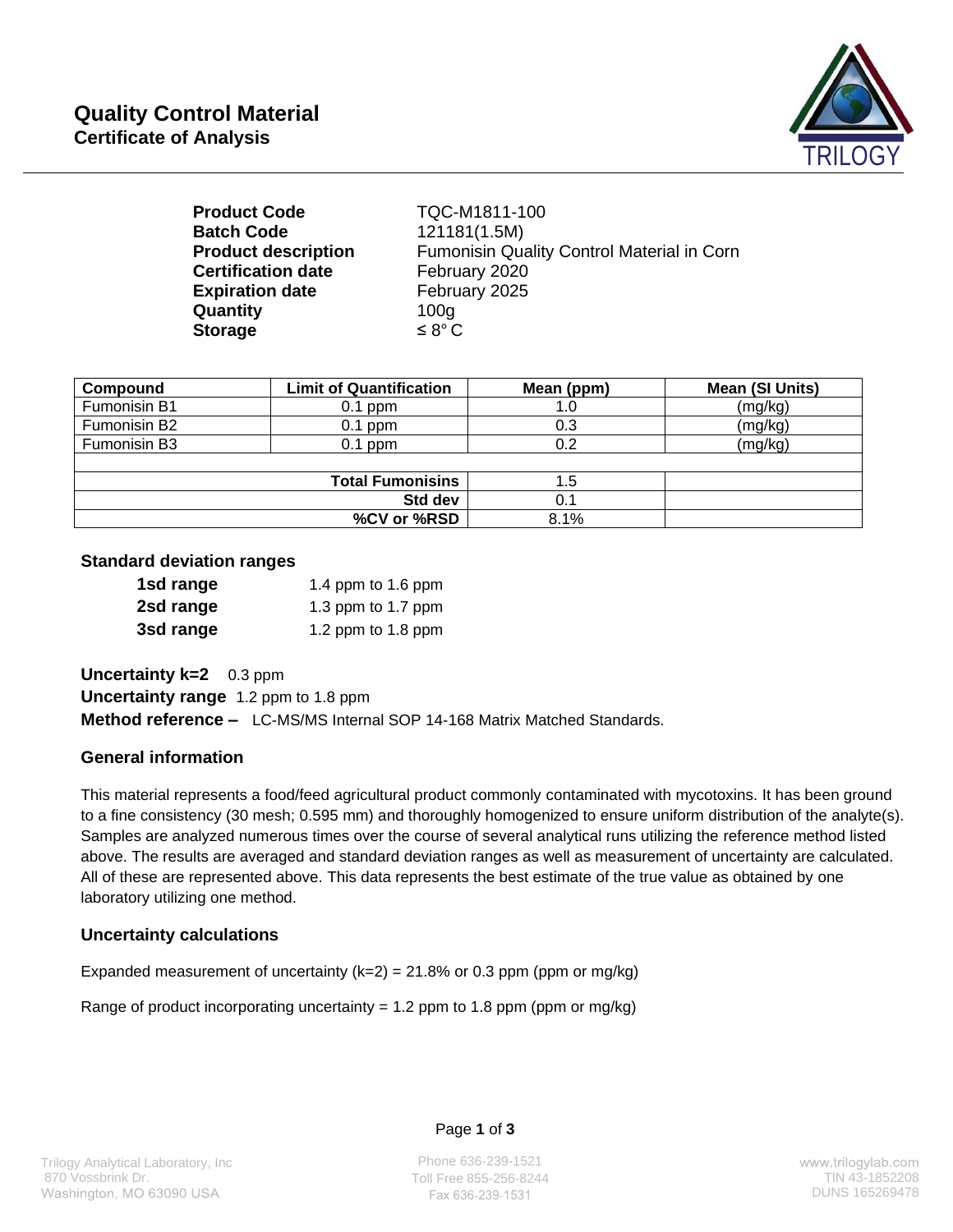

## **Method used for certification**

To obtain the results above, 30 different extracts were prepared on a minimum of 4 different analyses dates. Multimycotoxin LC-MS/MS Fumonisin samples were extracted with 3/1 methanol/water for 1 hour on an Eberbach shaker. Samples were analyzed by the method reference above. These results represent the results you would find from one laboratory performing one specific method repeatedly over the course of several days. The standard deviation ranges noted above represent results you would anticipate with 68% (1 sd range), 95% (2 sd range) and 99% (3 sd range) confidence with the method specifics listed above. Additionally, uncertainty has been calculated and the range is also reported above. These ranges will allow you, the end user to determine which range best suits your individual requirements. Results of this sample may vary with methodology and extraction procedures utilized in your laboratory. These results relate only to the sample material listed above. The value is the best estimate of the true value based on these multiple analyses.

#### **Minimum sample size**

Results shown above represent 5.0 gram extractions. Increasing the sample size extracted may provide results with decreased ranges. Less than 5.0 gram sample extractions are not recommended.

#### **Intended use**

This material is intended for laboratory use only and is not intended for animal or human consumption. Quality Control Materials can be used for laboratory quality control, training tools, method comparisons, method validations, intra laboratory comparisons, inter laboratory comparisons, method bias indicators, verification of laboratory performance and method troubleshooting by HPLC, GC, MS, MSMS, or TLC.

#### **Storage**

Material should be stored below 8° C in the original foil zippered pouch. After opening, ensure bag is completely sealed prior to returning to storage. Trilogy Analytical Laboratory is not responsible for changes in the product due to improper storage of material.

#### **Instructions for use**

Allow material to come to room temperature before use to prevent moisture condensation in packet. Recommended minimum subsample is 5.0 grams. Samples should be sealed promptly and returned to recommended storage conditions after use. The expiration date of this material represents the most accurate expiration based on current knowledge and applies only to product that has been stored and handled correctly.

## **Safety precautions**

Good laboratory practices should be observed while handling all Trilogy Quality Control Materials. Follow the recommended precautionary measures (OSHSA 29 CFR 1910.1450) for handling chemicals and powders. Avoid contact with eyes, skin, and clothing. Use adequate general or local exhaust ventilation to keep airborne concentrations below the permissible exposure limits. This product is for laboratory use only and is not intended for animal or human consumption. For specific product Safety Data Sheets, contact Trilogy Analytical Laboratory.

Page **2** of **3**

Phone 636-239-1521 Toll Free 855-256-8244 TIN 43-1852208 Fax 636-239-1531